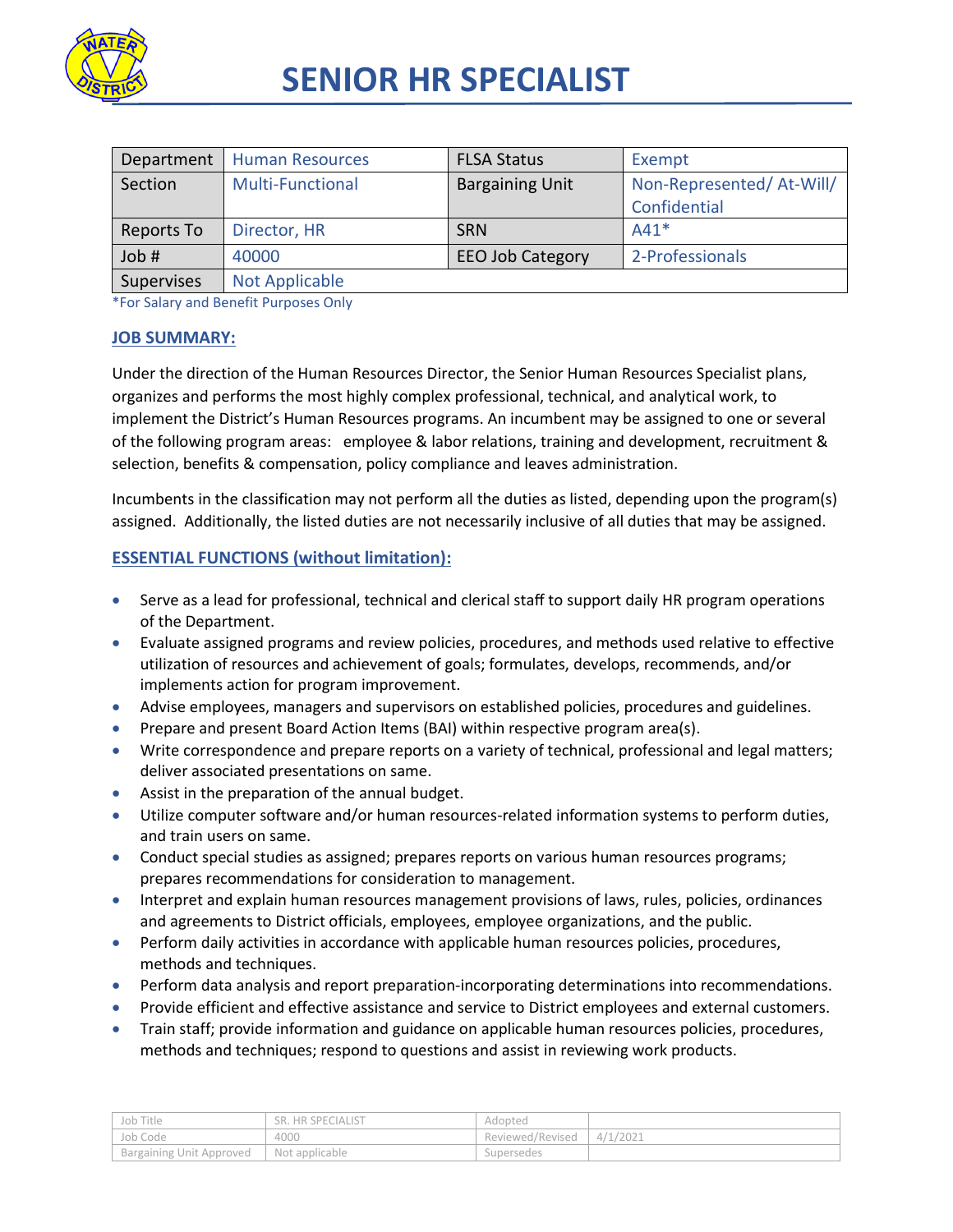

## **When assigned to Employee and Labor Relations:**

- 1. Support the Human Resources Director with complex employee and labor relations matters; perform detailed analysis of data; plan, recommend, and implement solutions and strategies to resolve employee/labor relations matters; assist in the collection and preparation of data used in negotiations; draft contract language.
- 2. Conduct and facilitate meet and confer obligations.
- 3. Conduct and participate in workplace investigations and fact-finding; recommend and implement resolution strategies and prepare associated reports of findings; provide consultation to managers and supervisors; analyze complaint trends and develop recommendations for specific training or other remedial action as appropriate.
- 4. Conduct grievance processing and dealing with disciplinary matters; interpret provisions of the Memorandum of Understanding with managers and employee organizations; conduct meet and confer process; coordinate discipline process.
- 5. Facilitate & Conduct Labor Management meetings as needed.
- 6. Prepares research and studies in preparation for District negotiations; assists in drafting and revising proposal language.
- 7. Provide professional and technical advice regarding contract language, personnel rules and Regulations, policies, procedures, and labor law.
- 8. Research and analyze legislation and federal and state regulations for their effect on personnel functions.
- 9. Prepare reports for in-house decision-making and professional/technical correspondence, including Board of Directors communications; make oral presentations of findings and conclusions.

## **When assigned to Training and Development:**

- 1. Develop and present training on HR policies and topics to employees and management.
- 2. Collaborate with management to determine short-term and long-term training needs to build scalable, sustainable training plans and results.
- 3. Design, develop and implement impactful curriculum with pre and post training assessments, action learning, training workshops and e- learning to meet business needs.
- 4. Conduct research with subject matter experts and others as needed to define training content and to establish solutions to alleviate knowledge and skill gaps.
- 5. Stay abreast of best practices in training and development, to develop methods for continuously renewing/refreshing curriculum workshops.
- 6. Design, develop and publish annual Human Resources Development Calendar
- 7. Coordinate, schedule and facilitate trainings and serve as subject matter expert for supervisors and managers.
- 8. Identify, recommend, and implement innovative and cost-effective learning solutions.
- 9. Ensure that ongoing deployments of curriculum, workshops, and training content are effective and efficient.
- 10. Coordinate and plan contractors and vendors when external training is needed.

| Job Title                | . HR SPECIALIST<br>SR. | Adopted          |          |
|--------------------------|------------------------|------------------|----------|
| Job Code                 | 4000                   | Reviewed/Revised | 4/1/2021 |
| Bargaining Unit Approved | Not applicable         | Supersedes       |          |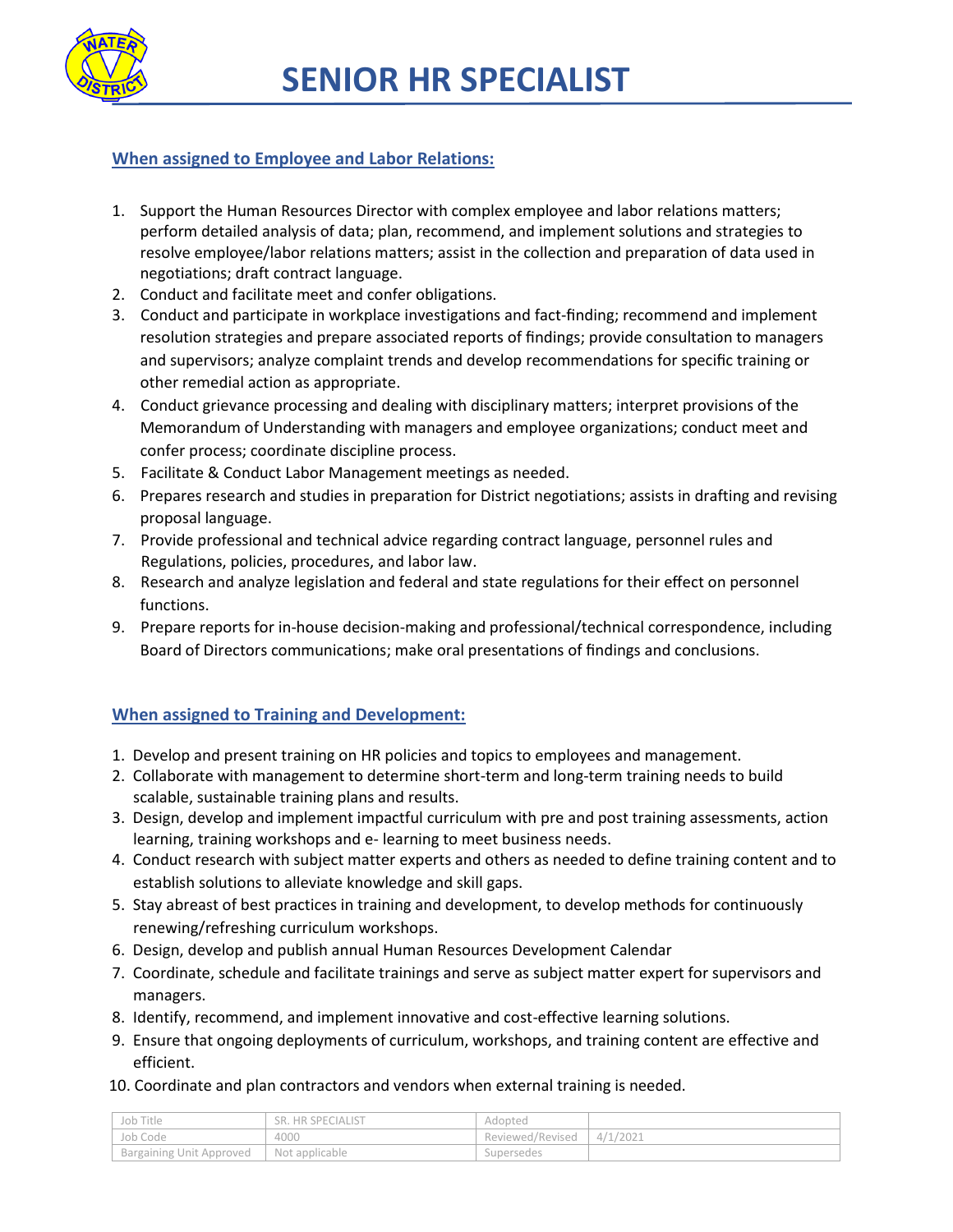

- 11. Evaluate and ensure vendor performance meets or exceeds defined performance standards and adheres to overall company policies and procedures.
- 12. Establish a registration & tracking program for employee training.
- 14. Administer training processes and policies.

## **When assigned to Recruitment & Selection:**

- 1. Liaise between subject matter experts, division management and human resources staff to assist with the development of job postings, examinations, recruiting and onboarding.
- 2. Receive and process staffing requests to fill new or existing positions; follows up with hiring authority to plan a recruitment strategy.
- 3. Oversee recruitments; review and approve staffing requisition forms submitted to fill vacancies; review and approve recruitment literature including bulletins, advertisements, and brochures.
- 4. Meet with hiring manager to discuss recruitment and selection needs; design and develop recruitment plan and provide technical assistance regarding recruitment and selection issues.
- 5. Receive and review classification change and communicate results to the hiring authority; respond to staffing issues and interpret and communicate policies and procedures.
- 6. Oversee functionality and accuracy within an automated recruitment system including web page management, applicant tracking, test question banking, and metrics.
- 7. Develop and design recruitment literature including bulletins, advertisements, and brochures.
- 8. Obtain raters for interviews and other test parts and instructs raters regarding procedures and standards to be applied.
- 9. Plan and develop tests for required competencies for knowledge, skills, and abilities and establishes test standards. Schedule and proctor tests and interviews.
- 10. Compile, calculate, and analyze numerical data and prepare tables for final hiring recommendation.
- 11. Receive and review background check reports and conducts reference checks and makes job offers and negotiate salary.
- 12. Conduct recruitment campaign and represent CVWD at career days, job fairs, and other events.
- 13. Develop inclusion strategies and outreach initiatives attracting candidates from disadvantaged and underrepresented communities.
- 14. Research and track internal and external factors that affect recruitments including economic and workforce trends, technology, and process improvements.
- 15. Respond to requests for information.

## **When assigned to Benefits and Compensation:**

1. Provides direct and indirect assistance in the administration and coordination of medical, dental and vision plans and contracts as well as other benefit plans such as life and disability insurance, retiree, flexible benefit plans, employee assistance and wellness programs.

| Job Title                | . HR SPECIALIST<br>SR. | Adopted          |          |
|--------------------------|------------------------|------------------|----------|
| Job Code                 | 4000                   | Reviewed/Revised | 4/1/2021 |
| Bargaining Unit Approved | Not applicable         | Supersedes       |          |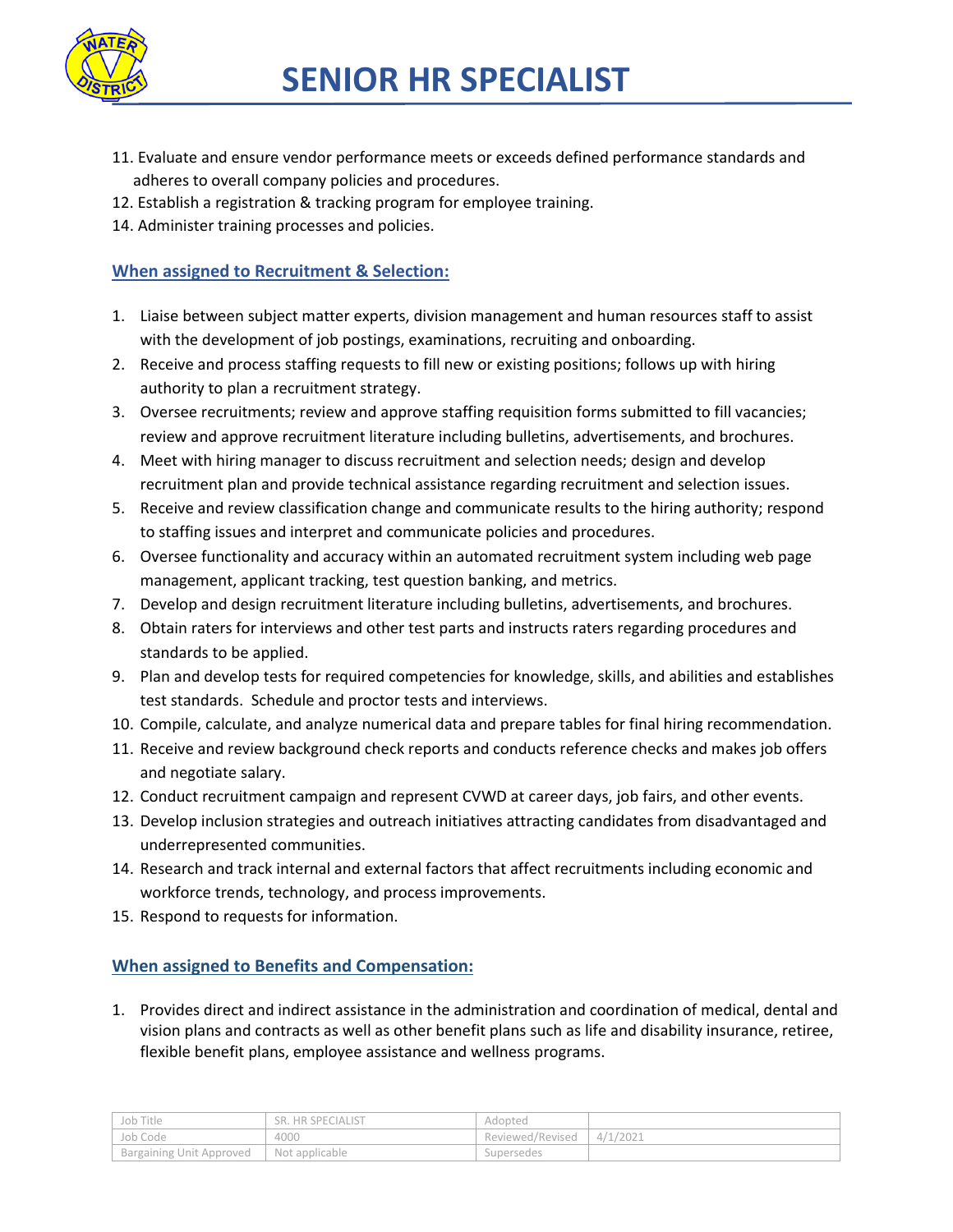

- 2. Evaluate and make recommendations on various benefits options and work with brokers, insurance carriers, plan administrators, healthcare providers, employees, labor representatives and others to meet employee and District needs.
- 3. Provide direction and coordination regarding Public Employees' Retirement System (PERS) matters
- 4. Administers HR-NET including processing personnel actions, position control, and maintaining the table of classifications titles, salary schedules, and salary roll-ups.
- 5. Performs classification and compensation studies which includes: conducting job analysis; conducting and responding to compensation studies and analysis; interpreting and applying classification and compensation methodologies, policies, procedures, and applicable laws; representing the District in meet and confer processes with bargaining units; serving as a project manager, providing recommendations on pay structures; preparing written analysis and agenda items; and performing related activities.
- 6. Conduct the disability leave and job accommodation interactive process using strong problemsolving skills; analyze essential job functions as compared to restrictions; develop recommendations for on-the-job accommodations; consult and coordinate with appropriate decision makers and document the interactive process. Issue Notices of Status and Findings.
- 7. Facilitate and train District employees on HR policies and/or associated programs.

## **When assigned to Policy Compliance & Leaves Administration:**

- 1. Lead in the development, implementation and evaluation of new or revised policies or programs.
- 2. Advise employees, managers, and supervisors on established policies, procedures, and guidelines.
- 3. Maintain knowledge of all relevant local, state, federal and other regulatory agency laws, rules, regulations, and policies to ensure program compliance.
- 4. Facilitate and train District employees on HR policies and/or associated programs.
- 5. Direct and ensure the maintenance of records and preparation of reports necessary for program operations; prepare correspondence and reports as required.
- 6. Consult with organizational managers and supervisors to provide guidance and expertise on disability/leave management consistent with State and Federal laws, memoranda of understanding, and other applicable sources of authority.
- 7. Conduct good faith ADA Interactive Process with employees and document the process; effectively shepherd the process through resolution, including proper documentation and effective communication with multiple stakeholders. Issue status report and determinations.
- 8. Review and analyze employee leave and disability accommodation requests and makes determinations regarding eligibility.
- 9. Develop and implement new disability/leave management programs, procedures, guidelines, forms and educational training materials; conduct special studies and prepare reports.
- 10. Develop a comprehensive tracking program for all employee leaves of absences and accommodations.

| Job Title                | SR. HR SPECIALIST | Adopted          |          |
|--------------------------|-------------------|------------------|----------|
| Job Code                 | 4000              | Reviewed/Revised | 4/1/2021 |
| Bargaining Unit Approved | Not applicable    | Supersedes       |          |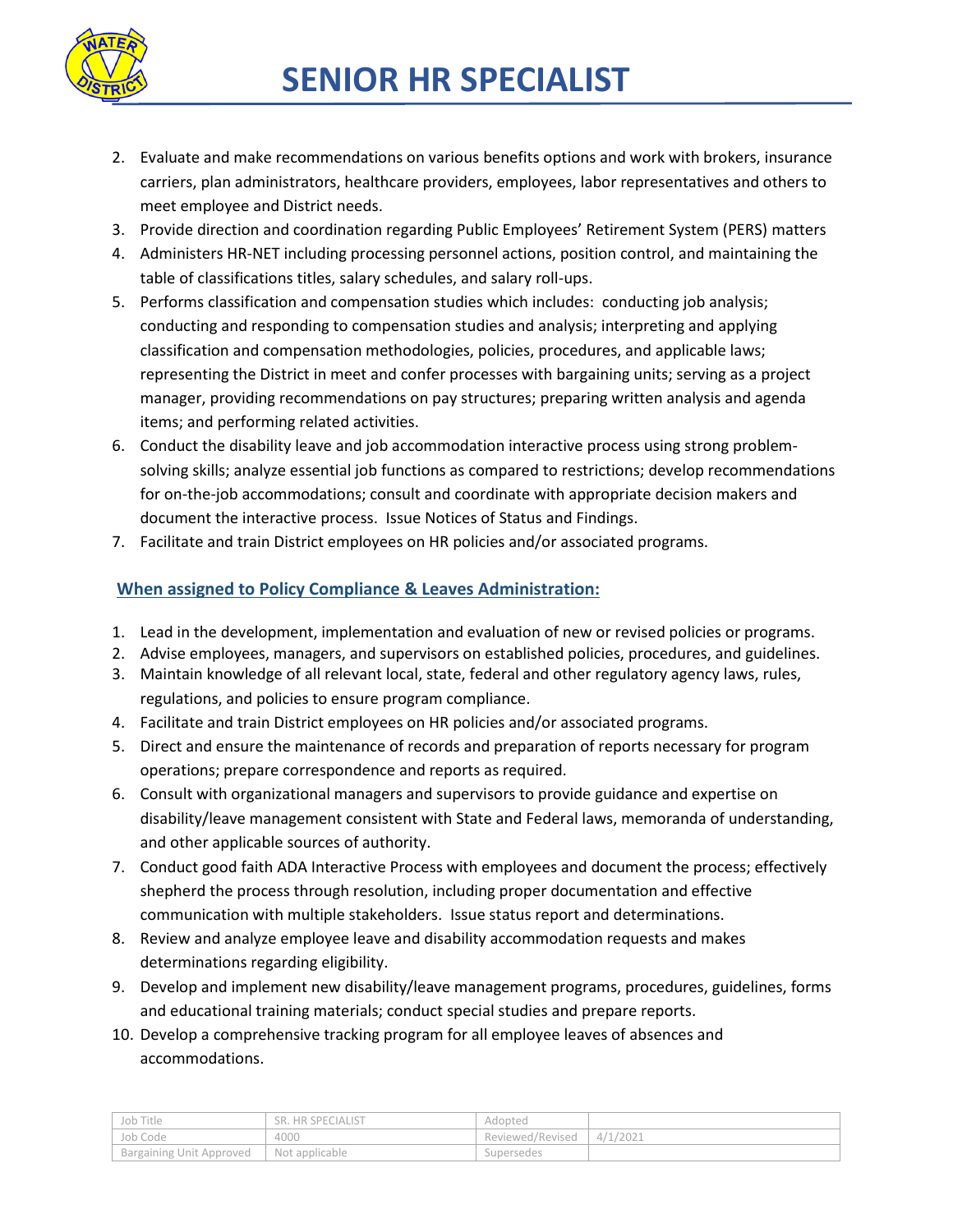

## **MINIMUM QUALIFICATIONS:**

#### **Knowledge of:**

- Fundamental principles and practices of public sector human resources administration, including practices methods and techniques related to one or more of the program areas of recruitment and selection, employee/labor relations, training and development, policy development and compliance, leaves administration and benefits and compensation.
- Principles, techniques and activities related to employee and labor relations serving as an employer representative in a complex collective bargaining unit environment.
- Business computer applications such as Microsoft Office Suite, HRIS, benefits administration systems and applicant tracking systems.
- Collective bargaining laws, procedures, and practices.
- Principles and practices of administering Memorandums of Understanding with employee organizations, processing grievances, and dealing with disciplinary matters.
- **•** Procedures and requirements associated with administrative investigations.
- Principles and methods for developing performance improvement plans.
- Techniques and methods for effective training of human resources fundamentals.
- Research and statistical analysis practices.
- Principles of technical report preparation and professional business writing.
- **•** Principles of effective presentations and public speaking.
- **•** Pertinent local, state and federal laws, ordinances and rules.
- **•** Principles and practices of effective customer service.
- Concepts, instructional methods, instructional aids and materials necessary for developing, implementing and evaluating employee development programs.

#### **Skills & Abilities:**

- Interpret and explain pertinent local, state, federal and District and department policies and procedures.
- **•** Perform difficult and complex human resources work, ensuring compliance with District policies and procedures, local, state and federal laws and regulations.
- Analyze systems, administrative and management practices and identify opportunities for improvement; analyze situations quickly and objectively, apply appropriate elements of decisionmaking and determine the proper course of ac $\mathbb Z$ on.
- Understand, interpret and apply complex laws, regulations, policies, and procedures.
- $\bullet$  Use information systems and applicable so $\mathbb Z$  ware as tools in the performance of human resources work.
- Determine effective method of research; and compile data and present in form most likely to enhance understanding.
- Collect, research, analyze, evaluate, and interpret a variety of complex statistical and narrative information and data and make sound recommendations.
- Perform accurate mathematical and statistical calculations in the preparation of reports, forms, questionnaires, and surveys.
- Develop and recommend policies and procedures related to assigned operations.

| Job Title                | <b>SR. HR SPECIALIST</b> | Adopted          |          |
|--------------------------|--------------------------|------------------|----------|
| Job Code                 | 4000                     | Reviewed/Revised | 4/1/2021 |
| Bargaining Unit Approved | Not applicable           | Supersedes       |          |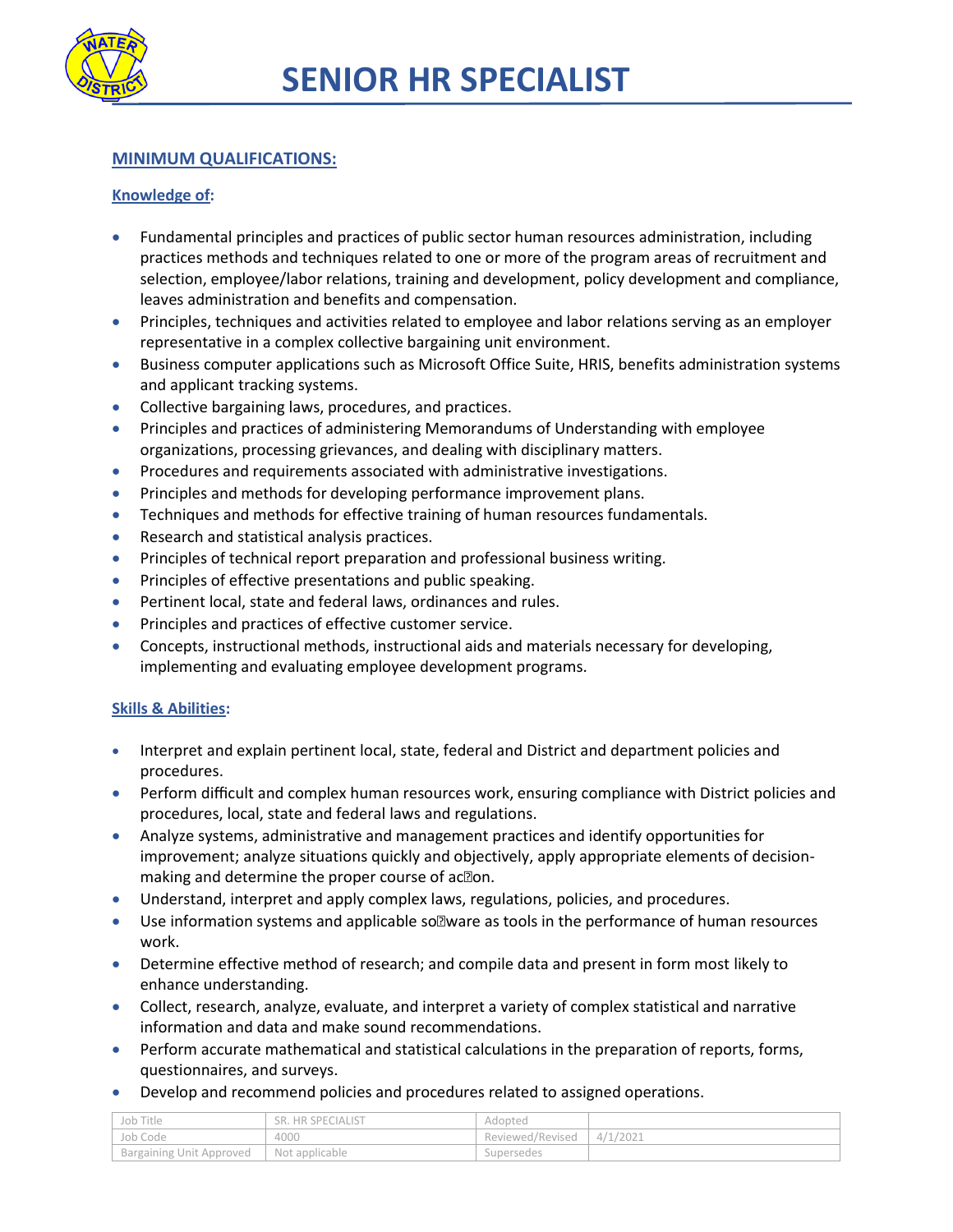

- Supervise, train, and evaluate assigned professional, technical and clerical staff.
- Communicate clearly and concisely, both orally and in writing.
- Establish and maintain effective, collaborative and respectful working relationships with those contacted in the course of work.
- Recognize, identify, and resolve conflict or problems of a sensitive or political nature.
- Function under challenging conditions and/or confrontational situations requiring instructing, persuading and motivating people.
- Exercise exemplary independent judgment and initiative, maintain a high degree of confidentiality, and maintain professional demeanor and composure in stressful or confrontational situations.
- Consistently provide exceptional quality service and work products.

## **EDUCATION:**

Bachelor's degree from an accredited college or university in human resources management, business administration, public administration, industrial relations, organizational psychology, or a closely related field. Master's Degree in Human Resources highly desired.

#### **LICENSES & CERTIFICATIONS:**

Possession of a valid California Class C Driver License is required at time of appointment and must be valid at all times during employment.

Professional HR Certification Designation, such as PHR, SPHR, SHRM-CP, and SHRM- SCP is required or must be obtained within twelve months from the date of appointment.

#### **EXPERIENCE:**

Seven (7) years of progressively professional level experience in a multi-faceted public sector human resources role within a collective bargaining unit environment.

#### **Microsoft Office Proficiency**:

Intermediate Level or Above in Word, PowerPoint & Excel.

#### **WORKSITE LOCATION**:

Coachella Campus and/or Palm Desert Campus

#### **PHYSICAL REQUIREMENTS**:

Work is primarily indoors sitting at a desk for prolonged periods with the ability to move about at will. Also travels moderately outside the office to satellite offices and/or District property sites. Position requires walking, reaching, standing, twisting, turning, kneeling, bending, squatting, and stooping in the performance of daily duties. Position also requires grasping, repetitive hand movement, and coordination in the preparation of correspondence, minutes, reports, and forms using a computer keyboard.

#### See Human Resources for Physical Assessment Form.

| Job Title                       | SR. HR SPECIALIST | Adopted          |          |
|---------------------------------|-------------------|------------------|----------|
| Job Code                        | 4000              | Reviewed/Revised | 4/1/2021 |
| <b>Bargaining Unit Approved</b> | Not applicable    | Supersedes       |          |